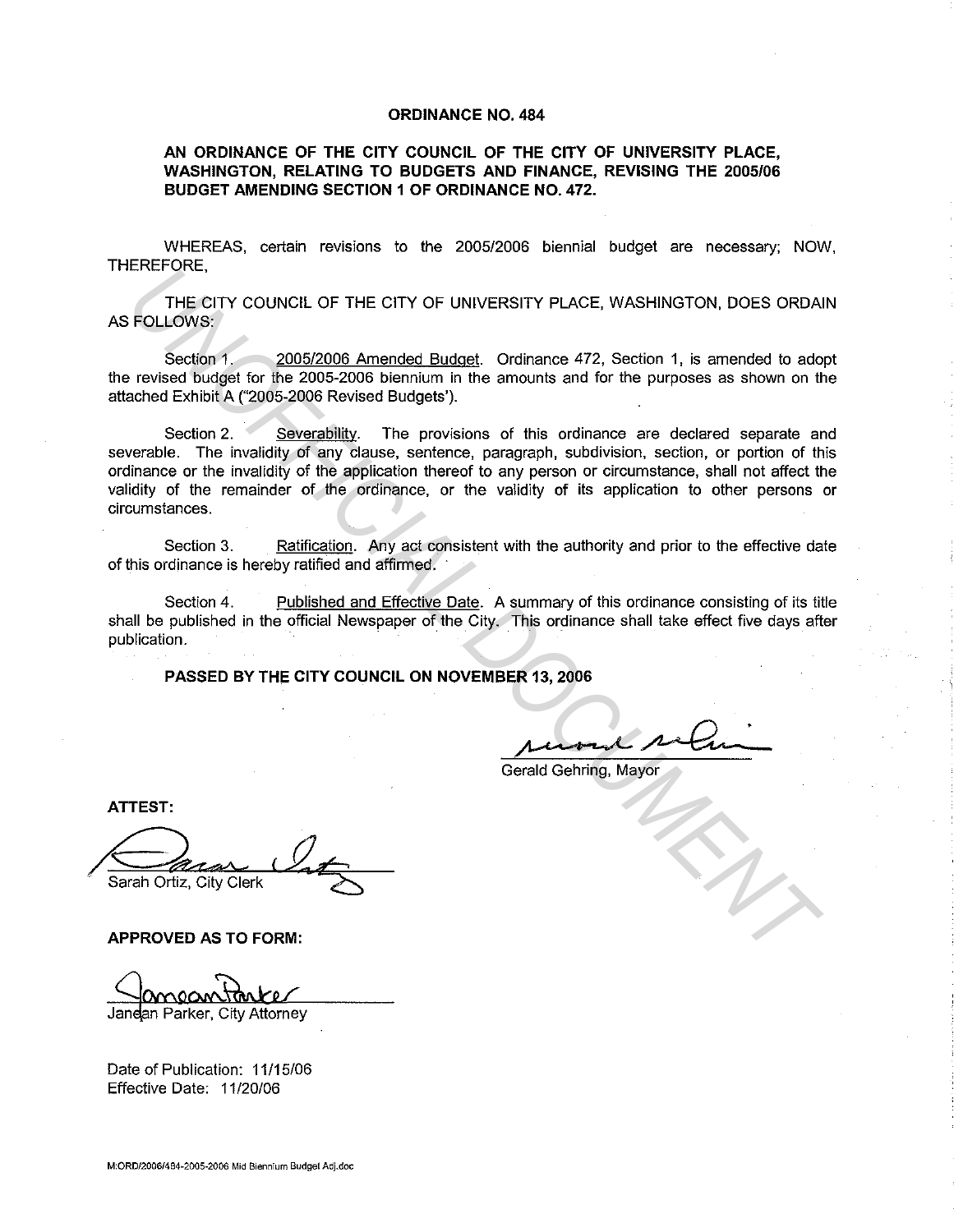## EXHIBIT A-1 CITY OF UNIVERSITY PLACE 2005 Revised Budget

|                         |                                                                         |    |                 | <b>REVENUES</b>                    |                |                       | <b>EXPENDITURES</b>                |                    |                                                                           |
|-------------------------|-------------------------------------------------------------------------|----|-----------------|------------------------------------|----------------|-----------------------|------------------------------------|--------------------|---------------------------------------------------------------------------|
|                         |                                                                         |    |                 | & OTHER<br><b>SOURCES</b>          |                |                       | & OTHER<br><b>USES</b>             |                    | <b>ENDING</b><br><b>BALANCE</b>                                           |
|                         | <b>FUND</b>                                                             |    | Adopted         | Mid-Biennium<br><b>Adjustments</b> | <b>Revised</b> | Adopted               | Mid-Biennium<br><b>Adjustments</b> | Revised            | <b>Balance</b>                                                            |
| Operating               |                                                                         |    |                 |                                    |                |                       |                                    |                    |                                                                           |
| General                 |                                                                         |    |                 |                                    |                |                       |                                    |                    |                                                                           |
| 001                     | Genera!                                                                 | S  | $16,525,137$ \$ | 572,595 \$                         | 17,097,732     | $14,632,215$ \$<br>S. | 929,383                            | - \$<br>15,561,598 | \$<br>1,536,134                                                           |
|                         | <b>Special Revenue</b>                                                  |    |                 |                                    |                |                       |                                    |                    |                                                                           |
| 101                     | Street                                                                  |    | 1,558,076       | (5, 294)                           | 1,552,782      | 1,558,076             | (209, 684)                         | 1,348,392          | 204,390                                                                   |
| 102                     | Arterial Street                                                         |    | 225,564         |                                    | 225,564        | 225,564               | (8, 365)                           | 217,199            | 8,365                                                                     |
| 103                     | Real Estate Excise Tax                                                  | S  | 990,295         | 100,000                            | 1,090,295      | 990,295               | (87, 945)                          | 902,350            | 187,945                                                                   |
| 120                     | Path & Trails                                                           | \$ | 37,310          |                                    | 37,310         | (112)                 | 112                                |                    | 37,310                                                                    |
| 140                     | Surface Water Mgmt                                                      | \$ | 2,142,603       |                                    | 2,142,603      | 2,142,603             | (99, 254)                          | 2,043,349          | 99,254                                                                    |
| 188                     | Strategic Reserve                                                       |    | 695,300         |                                    | 695,300        | 52,036                | (52,036)                           |                    | 695,300                                                                   |
|                         | <b>Sub-total Special Revenue</b>                                        | \$ | 5,649,148       | 94,706                             | 5,743,854      | 4,968,462             | (457, 172)                         | 4,511,290          | 1,232,564                                                                 |
| <b>Debt Service</b>     |                                                                         |    |                 |                                    |                |                       |                                    |                    |                                                                           |
| 201                     | Debt Service                                                            |    | 1,575,429       | 1,200,000                          | 2,775,429      | 1,575,429             | 1,128,080                          | 2,703,509          | 71.920                                                                    |
|                         | <b>Sub-total Debt Service Funds</b>                                     | \$ | 1,575,429       | 1,200,000                          | 2,775,429      | 1,575,429             | 1,128,080                          | 2,703,509          | 71,920                                                                    |
|                         | Total Operating the first state of the                                  |    | 23,749,714      | 1,867,301                          | 25,617,015     | 21,176,106            | 1,600,291                          | 22,776,397         | 2,840,618                                                                 |
|                         |                                                                         |    |                 |                                    |                |                       |                                    |                    |                                                                           |
|                         |                                                                         |    |                 |                                    |                |                       |                                    |                    |                                                                           |
|                         | Capital Improvement                                                     |    |                 |                                    |                |                       |                                    |                    |                                                                           |
| 301                     | Parks CIP                                                               | S  | 1,859,603       | 116,226                            | 1,975,829      | 1,859,603             | (38,987)                           | 1,820,616          |                                                                           |
| 302                     | Public Works CIP                                                        |    | 9,065,442       | (978,003)                          | 8,087,439      | 9,051,304             | (978,003)                          | 8,073,301          |                                                                           |
| 303                     | Municipal Facilities CIP                                                |    | 42,064          |                                    | 42,064         | 42,064                |                                    | 42,064             |                                                                           |
| 304                     | Surface Water Mgmt CIP                                                  |    |                 |                                    |                |                       |                                    |                    |                                                                           |
|                         | <b>Sub-total CIP</b>                                                    | S  | 10,967,109      | (861,777)                          | 10,105,332     | 10,952,971            | (1,016,990)                        | 9,935.981          |                                                                           |
|                         |                                                                         |    |                 |                                    |                |                       |                                    |                    |                                                                           |
| 501                     | Fleet & Equipment                                                       |    | 963,465         | (10, 730)                          | 952,735        | 79,206                | (5,951)                            | 73,255             |                                                                           |
| 502                     | Information Technology & Services                                       |    | 1,732,156       | (22, 167)                          | 1,709,989      | 740,628               | 787,354                            | 1,527,982          |                                                                           |
| 505                     | Property Management                                                     | £  |                 |                                    |                |                       |                                    |                    |                                                                           |
| 506                     | Risk Management                                                         |    | 272,323         |                                    | 272,323        | 218,341               | (1,191)                            | 217.150            |                                                                           |
| <b>Internal Service</b> | <b>Sub-total Internal Service</b>                                       |    | 2,967,944       | (32, 897)                          | 2,935,047      | 1,038,175             | 780,212                            | 1,818,387          |                                                                           |
|                         |                                                                         |    |                 |                                    |                |                       |                                    |                    |                                                                           |
| 150                     | <b>Non-Annually Budgeted</b><br>Donations and Gifts to University Place | \$ | 98,678          |                                    | 98,678         | 46,217                | 52,461                             | 98,678             | 155,213<br>14,138<br>169,351<br>879,480<br>182,007<br>55,173<br>1,116,660 |

and the state of the

 $\sim 100$ 

and the state

والمعاونة والمنافس والمنافر المتفاعل والمتعاون والمتعاون والمنافرة والمنافرة

 $\sim$ 

فالدد

**Contract Contract** 

the coast car in

**Carlos** 

 $\Delta$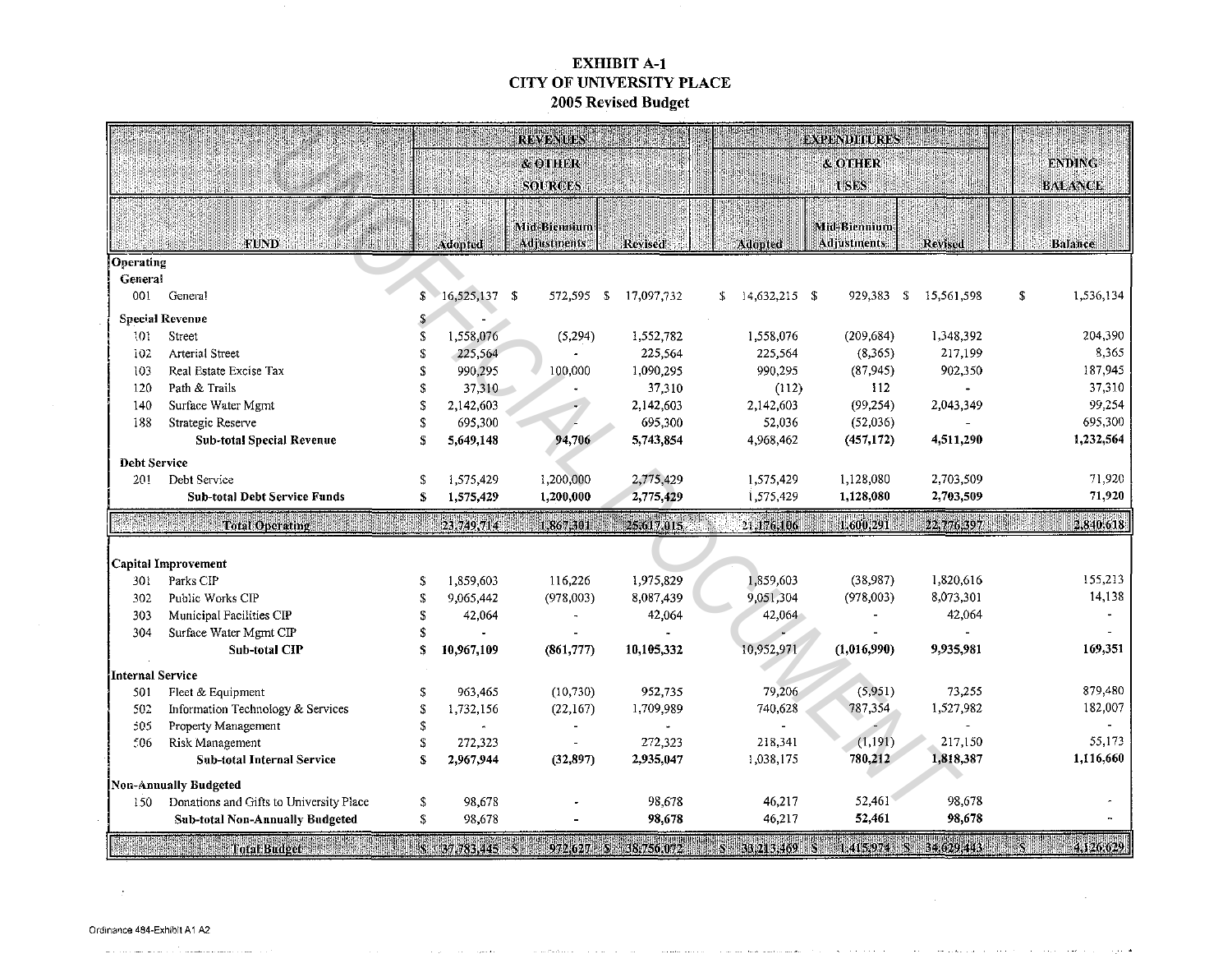# EXHIBIT A-2 CITY OF UNIVERSITY PLACE 2006 Revised Budget

| REVENUES<br><b>EXPENDITURES</b><br>& OTHER<br><b>FNDING</b><br><b>&amp; OTHER</b><br><b>SOURCES</b><br><b>USES</b><br><b>BALANCE</b><br>Mid-Biennium<br>Mid-Biennium<br><b>FUND</b><br>Adopted<br><b>Adjustments</b><br>Adjustments<br>Revised<br><b>Adopted</b><br>Revised<br>Balance<br>Operating<br><b>General</b><br>001<br>14,716,610 \$<br>General<br>\$<br>$$13,574,017$ \$<br>$(60, 249)$ \$<br>14,656,361<br>16,450<br>13,590,467<br>S<br>1,065,894<br>S<br><b>Special Revenue</b><br>\$<br>101<br>Street<br>\$<br>1,765,446<br>1,638<br>1,767,084<br>1,580,478<br>1,580,478<br>186,606<br><b>Arterial Street</b><br>102<br>228,258<br>228,258<br>\$<br>207,736<br>207,736<br>20,522<br>Real Estate Excise Tax<br>1,238,703<br>103<br>1,238,703<br>\$.<br>123,703<br>1,115,000<br>1,115,000<br>120<br>Path & Trails<br>S<br>41,964<br>41,964<br>41,964<br>140<br>Surface Water Mgmt<br>2,183,206<br>\$<br>2,183,206<br>2,050,059<br>2,050,059<br>133,147<br>188<br>Strategic Reserve<br>717,981<br>\$<br>717,981<br>717,981<br><b>Sub-total Special Revenue</b><br>5,088,599<br>\$<br>1,638<br>6,177,196<br>4,387,302<br>4,953,273<br>1,223,923<br><b>Debt Service</b><br>Debt Service<br>1,978,625<br>1,978,625<br>201<br>1,709,008<br>1,709,008<br>269,617<br>\$<br><b>Sub-total Debt Service Funds</b><br>\$<br>1,978,625<br>1,978,625<br>1,709,008<br>1,709,008<br>269,617<br>21,783,834<br>22,812,182<br>de de la componencia de la componencia de la componencia de la componencia de la componencia de la componencia<br>$20.252$ 748<br>19:670.327<br>2,559,434<br>(58.611)<br>16:450<br>Capital Improvement<br>Parks CIP<br>969,698<br>969,698<br>969,698<br>969,698<br>301<br>£.<br>302<br>Public Works CIP<br>15,825,709<br>9,602,571<br>15,825,709<br>S<br>(6,223,138)<br>(6,229,003)<br>9,596,706<br>5,865<br>49,397<br>303<br>Municipal Facilities CIP<br>49,397<br>49,397<br>S<br>49,397<br>Sub-total CIP<br>16,844,804<br>16,844,804<br>s<br>(6,223,138)<br>10,621,666<br>(6, 229, 003)<br>10,615,801<br>5,865<br>Internal Service |
|-------------------------------------------------------------------------------------------------------------------------------------------------------------------------------------------------------------------------------------------------------------------------------------------------------------------------------------------------------------------------------------------------------------------------------------------------------------------------------------------------------------------------------------------------------------------------------------------------------------------------------------------------------------------------------------------------------------------------------------------------------------------------------------------------------------------------------------------------------------------------------------------------------------------------------------------------------------------------------------------------------------------------------------------------------------------------------------------------------------------------------------------------------------------------------------------------------------------------------------------------------------------------------------------------------------------------------------------------------------------------------------------------------------------------------------------------------------------------------------------------------------------------------------------------------------------------------------------------------------------------------------------------------------------------------------------------------------------------------------------------------------------------------------------------------------------------------------------------------------------------------------------------------------------------------------------------------------------------------------------------------------------------------------------------------------|
|                                                                                                                                                                                                                                                                                                                                                                                                                                                                                                                                                                                                                                                                                                                                                                                                                                                                                                                                                                                                                                                                                                                                                                                                                                                                                                                                                                                                                                                                                                                                                                                                                                                                                                                                                                                                                                                                                                                                                                                                                                                             |
|                                                                                                                                                                                                                                                                                                                                                                                                                                                                                                                                                                                                                                                                                                                                                                                                                                                                                                                                                                                                                                                                                                                                                                                                                                                                                                                                                                                                                                                                                                                                                                                                                                                                                                                                                                                                                                                                                                                                                                                                                                                             |
|                                                                                                                                                                                                                                                                                                                                                                                                                                                                                                                                                                                                                                                                                                                                                                                                                                                                                                                                                                                                                                                                                                                                                                                                                                                                                                                                                                                                                                                                                                                                                                                                                                                                                                                                                                                                                                                                                                                                                                                                                                                             |
|                                                                                                                                                                                                                                                                                                                                                                                                                                                                                                                                                                                                                                                                                                                                                                                                                                                                                                                                                                                                                                                                                                                                                                                                                                                                                                                                                                                                                                                                                                                                                                                                                                                                                                                                                                                                                                                                                                                                                                                                                                                             |
|                                                                                                                                                                                                                                                                                                                                                                                                                                                                                                                                                                                                                                                                                                                                                                                                                                                                                                                                                                                                                                                                                                                                                                                                                                                                                                                                                                                                                                                                                                                                                                                                                                                                                                                                                                                                                                                                                                                                                                                                                                                             |
|                                                                                                                                                                                                                                                                                                                                                                                                                                                                                                                                                                                                                                                                                                                                                                                                                                                                                                                                                                                                                                                                                                                                                                                                                                                                                                                                                                                                                                                                                                                                                                                                                                                                                                                                                                                                                                                                                                                                                                                                                                                             |
|                                                                                                                                                                                                                                                                                                                                                                                                                                                                                                                                                                                                                                                                                                                                                                                                                                                                                                                                                                                                                                                                                                                                                                                                                                                                                                                                                                                                                                                                                                                                                                                                                                                                                                                                                                                                                                                                                                                                                                                                                                                             |
|                                                                                                                                                                                                                                                                                                                                                                                                                                                                                                                                                                                                                                                                                                                                                                                                                                                                                                                                                                                                                                                                                                                                                                                                                                                                                                                                                                                                                                                                                                                                                                                                                                                                                                                                                                                                                                                                                                                                                                                                                                                             |
|                                                                                                                                                                                                                                                                                                                                                                                                                                                                                                                                                                                                                                                                                                                                                                                                                                                                                                                                                                                                                                                                                                                                                                                                                                                                                                                                                                                                                                                                                                                                                                                                                                                                                                                                                                                                                                                                                                                                                                                                                                                             |
|                                                                                                                                                                                                                                                                                                                                                                                                                                                                                                                                                                                                                                                                                                                                                                                                                                                                                                                                                                                                                                                                                                                                                                                                                                                                                                                                                                                                                                                                                                                                                                                                                                                                                                                                                                                                                                                                                                                                                                                                                                                             |
|                                                                                                                                                                                                                                                                                                                                                                                                                                                                                                                                                                                                                                                                                                                                                                                                                                                                                                                                                                                                                                                                                                                                                                                                                                                                                                                                                                                                                                                                                                                                                                                                                                                                                                                                                                                                                                                                                                                                                                                                                                                             |
|                                                                                                                                                                                                                                                                                                                                                                                                                                                                                                                                                                                                                                                                                                                                                                                                                                                                                                                                                                                                                                                                                                                                                                                                                                                                                                                                                                                                                                                                                                                                                                                                                                                                                                                                                                                                                                                                                                                                                                                                                                                             |
|                                                                                                                                                                                                                                                                                                                                                                                                                                                                                                                                                                                                                                                                                                                                                                                                                                                                                                                                                                                                                                                                                                                                                                                                                                                                                                                                                                                                                                                                                                                                                                                                                                                                                                                                                                                                                                                                                                                                                                                                                                                             |
|                                                                                                                                                                                                                                                                                                                                                                                                                                                                                                                                                                                                                                                                                                                                                                                                                                                                                                                                                                                                                                                                                                                                                                                                                                                                                                                                                                                                                                                                                                                                                                                                                                                                                                                                                                                                                                                                                                                                                                                                                                                             |
|                                                                                                                                                                                                                                                                                                                                                                                                                                                                                                                                                                                                                                                                                                                                                                                                                                                                                                                                                                                                                                                                                                                                                                                                                                                                                                                                                                                                                                                                                                                                                                                                                                                                                                                                                                                                                                                                                                                                                                                                                                                             |
|                                                                                                                                                                                                                                                                                                                                                                                                                                                                                                                                                                                                                                                                                                                                                                                                                                                                                                                                                                                                                                                                                                                                                                                                                                                                                                                                                                                                                                                                                                                                                                                                                                                                                                                                                                                                                                                                                                                                                                                                                                                             |
|                                                                                                                                                                                                                                                                                                                                                                                                                                                                                                                                                                                                                                                                                                                                                                                                                                                                                                                                                                                                                                                                                                                                                                                                                                                                                                                                                                                                                                                                                                                                                                                                                                                                                                                                                                                                                                                                                                                                                                                                                                                             |
|                                                                                                                                                                                                                                                                                                                                                                                                                                                                                                                                                                                                                                                                                                                                                                                                                                                                                                                                                                                                                                                                                                                                                                                                                                                                                                                                                                                                                                                                                                                                                                                                                                                                                                                                                                                                                                                                                                                                                                                                                                                             |
|                                                                                                                                                                                                                                                                                                                                                                                                                                                                                                                                                                                                                                                                                                                                                                                                                                                                                                                                                                                                                                                                                                                                                                                                                                                                                                                                                                                                                                                                                                                                                                                                                                                                                                                                                                                                                                                                                                                                                                                                                                                             |
|                                                                                                                                                                                                                                                                                                                                                                                                                                                                                                                                                                                                                                                                                                                                                                                                                                                                                                                                                                                                                                                                                                                                                                                                                                                                                                                                                                                                                                                                                                                                                                                                                                                                                                                                                                                                                                                                                                                                                                                                                                                             |
|                                                                                                                                                                                                                                                                                                                                                                                                                                                                                                                                                                                                                                                                                                                                                                                                                                                                                                                                                                                                                                                                                                                                                                                                                                                                                                                                                                                                                                                                                                                                                                                                                                                                                                                                                                                                                                                                                                                                                                                                                                                             |
|                                                                                                                                                                                                                                                                                                                                                                                                                                                                                                                                                                                                                                                                                                                                                                                                                                                                                                                                                                                                                                                                                                                                                                                                                                                                                                                                                                                                                                                                                                                                                                                                                                                                                                                                                                                                                                                                                                                                                                                                                                                             |
|                                                                                                                                                                                                                                                                                                                                                                                                                                                                                                                                                                                                                                                                                                                                                                                                                                                                                                                                                                                                                                                                                                                                                                                                                                                                                                                                                                                                                                                                                                                                                                                                                                                                                                                                                                                                                                                                                                                                                                                                                                                             |
|                                                                                                                                                                                                                                                                                                                                                                                                                                                                                                                                                                                                                                                                                                                                                                                                                                                                                                                                                                                                                                                                                                                                                                                                                                                                                                                                                                                                                                                                                                                                                                                                                                                                                                                                                                                                                                                                                                                                                                                                                                                             |
|                                                                                                                                                                                                                                                                                                                                                                                                                                                                                                                                                                                                                                                                                                                                                                                                                                                                                                                                                                                                                                                                                                                                                                                                                                                                                                                                                                                                                                                                                                                                                                                                                                                                                                                                                                                                                                                                                                                                                                                                                                                             |
|                                                                                                                                                                                                                                                                                                                                                                                                                                                                                                                                                                                                                                                                                                                                                                                                                                                                                                                                                                                                                                                                                                                                                                                                                                                                                                                                                                                                                                                                                                                                                                                                                                                                                                                                                                                                                                                                                                                                                                                                                                                             |
|                                                                                                                                                                                                                                                                                                                                                                                                                                                                                                                                                                                                                                                                                                                                                                                                                                                                                                                                                                                                                                                                                                                                                                                                                                                                                                                                                                                                                                                                                                                                                                                                                                                                                                                                                                                                                                                                                                                                                                                                                                                             |
|                                                                                                                                                                                                                                                                                                                                                                                                                                                                                                                                                                                                                                                                                                                                                                                                                                                                                                                                                                                                                                                                                                                                                                                                                                                                                                                                                                                                                                                                                                                                                                                                                                                                                                                                                                                                                                                                                                                                                                                                                                                             |
|                                                                                                                                                                                                                                                                                                                                                                                                                                                                                                                                                                                                                                                                                                                                                                                                                                                                                                                                                                                                                                                                                                                                                                                                                                                                                                                                                                                                                                                                                                                                                                                                                                                                                                                                                                                                                                                                                                                                                                                                                                                             |
|                                                                                                                                                                                                                                                                                                                                                                                                                                                                                                                                                                                                                                                                                                                                                                                                                                                                                                                                                                                                                                                                                                                                                                                                                                                                                                                                                                                                                                                                                                                                                                                                                                                                                                                                                                                                                                                                                                                                                                                                                                                             |
| 1,014,130<br>1,268,101<br>1,014,130<br>253,971<br>501<br>Fleet & Equipment<br>1,243,736<br>24,365<br>S                                                                                                                                                                                                                                                                                                                                                                                                                                                                                                                                                                                                                                                                                                                                                                                                                                                                                                                                                                                                                                                                                                                                                                                                                                                                                                                                                                                                                                                                                                                                                                                                                                                                                                                                                                                                                                                                                                                                                      |
| 17,500<br>502<br>Information Technology & Services<br>973,638<br>26,111<br>999,749<br>737,083<br>754,583<br>245,166<br>\$                                                                                                                                                                                                                                                                                                                                                                                                                                                                                                                                                                                                                                                                                                                                                                                                                                                                                                                                                                                                                                                                                                                                                                                                                                                                                                                                                                                                                                                                                                                                                                                                                                                                                                                                                                                                                                                                                                                                   |
| 506<br>Risk Management<br>255,150<br>57,902<br>313,052<br>313,052<br>255,150<br>\$                                                                                                                                                                                                                                                                                                                                                                                                                                                                                                                                                                                                                                                                                                                                                                                                                                                                                                                                                                                                                                                                                                                                                                                                                                                                                                                                                                                                                                                                                                                                                                                                                                                                                                                                                                                                                                                                                                                                                                          |
| 3,099,267<br>17,500<br>557,039<br>Sub-total Internal Service<br>\$<br>50,476<br>2,580,902<br>2,006,363<br>2,023,863                                                                                                                                                                                                                                                                                                                                                                                                                                                                                                                                                                                                                                                                                                                                                                                                                                                                                                                                                                                                                                                                                                                                                                                                                                                                                                                                                                                                                                                                                                                                                                                                                                                                                                                                                                                                                                                                                                                                         |
| Non-Annually Budgeted                                                                                                                                                                                                                                                                                                                                                                                                                                                                                                                                                                                                                                                                                                                                                                                                                                                                                                                                                                                                                                                                                                                                                                                                                                                                                                                                                                                                                                                                                                                                                                                                                                                                                                                                                                                                                                                                                                                                                                                                                                       |
| Donations and Gifts to University Place<br>61,089<br>\$<br>61,089<br>61,089<br>61,089<br>150                                                                                                                                                                                                                                                                                                                                                                                                                                                                                                                                                                                                                                                                                                                                                                                                                                                                                                                                                                                                                                                                                                                                                                                                                                                                                                                                                                                                                                                                                                                                                                                                                                                                                                                                                                                                                                                                                                                                                                |
| \$<br>61,089<br>Sub-total Non-Annually Budgeted<br>52,461<br>61,089<br>61,089                                                                                                                                                                                                                                                                                                                                                                                                                                                                                                                                                                                                                                                                                                                                                                                                                                                                                                                                                                                                                                                                                                                                                                                                                                                                                                                                                                                                                                                                                                                                                                                                                                                                                                                                                                                                                                                                                                                                                                               |
|                                                                                                                                                                                                                                                                                                                                                                                                                                                                                                                                                                                                                                                                                                                                                                                                                                                                                                                                                                                                                                                                                                                                                                                                                                                                                                                                                                                                                                                                                                                                                                                                                                                                                                                                                                                                                                                                                                                                                                                                                                                             |

The constant market consistency of the

the contract contract of

a concern contractor of

The Commission of the commission of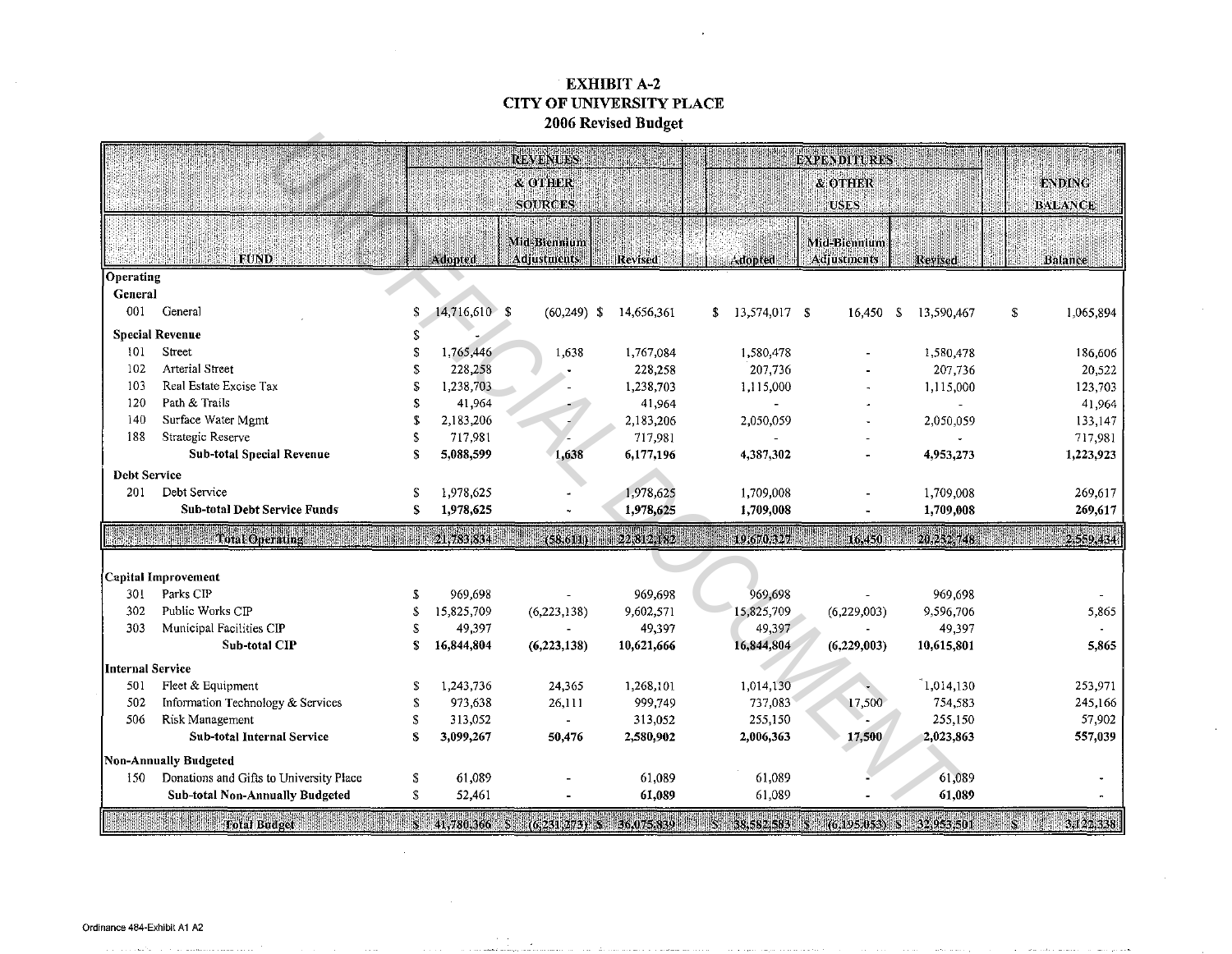#### OPERATING FUNDS **General Fund (001)**

**Description** 

**Expenditures & Other Uses P2006** 

**ALL AND REAL PROPERTY** 

HUN

Account

Number

| <b>OPERATING FUNDS</b><br>General Fund (001)           |                    |           | Beginning Fund Balance (\$)            | 001-000-308-10-000 | 2,899     |
|--------------------------------------------------------|--------------------|-----------|----------------------------------------|--------------------|-----------|
| JAG Grant/reverse 911                                  | 001-092-521-22-643 | 10.626    | Jag Grant /reverse 911                 | 001-000-334-04-060 | 10,626    |
| Buy-a-Brick                                            | 001-988-519-90-312 | 1.824     | Jag Grant/code enf salaries            | 001-000-331-16-004 | 19,226    |
| Human Resources (Sound Employment)                     | 001-033-516-10-411 | 4,000     | Reduce Lease Payments overbudget error | 001-300-362-61-004 | (93,000)  |
| ED/Trfr Planning Manager Salary to Dev Svcs            | 001-024-558-90-110 | (79, 964) |                                        |                    |           |
| ED/Trfr Planning Manager Benefits to Dev Svcs          | 001-024-558-90-210 | (1,936)   |                                        |                    |           |
| ED/Trfr Planning Manager Benefits to Dev Svcs          | 001-024-558-90-211 | (4,958)   |                                        |                    |           |
| ED/Trfr Planning Manager Benefits to Dev Svcs          | 001-024-558-90-213 | (1,004)   |                                        |                    |           |
| ED/Trfr Planning Manager Benefits to Dev Svcs          | 001-024-558-90-230 | (306)     |                                        |                    |           |
| ED/Trfr Planning Manager Benefits to Dev Svcs          | 001-024-558-90-250 | (10, 833) |                                        |                    |           |
| ED/Trfr Planning Manager Benefits to Dev Svcs          | 001-024-558-90-251 | (1,840)   |                                        |                    |           |
| ED/Trfr Planning Manager Benefits to Dev Svcs          | 001-024-558-90-252 | (183)     |                                        |                    |           |
| ED/Trfr Planning Manager Benefits to Dev Svcs          | 001-024-558-90-260 | (471)     |                                        |                    |           |
| DS/Trfr Planning Manage Salary from ED                 | 001-053-559-60-110 | 79,964    |                                        |                    |           |
| DS/Trfr Planning Manage Benefits from ED               | 001-053-559-60-210 | 1,936     |                                        |                    |           |
| DS/Trfr Planning Manage Benefits from ED               | 001-053-559-60-211 | 4,958     |                                        |                    |           |
| DS/Trfr Planning Manage Benefits from ED               | 001-053-559-60-213 | 1,004     |                                        |                    |           |
| DS/Trfr Planning Manage Benefits from ED               | 001-053-559-60-230 | 306       |                                        |                    |           |
| DS/Trfr Planning Manage Benefits from ED               | 001-053-559-60-250 | 10,833    |                                        |                    |           |
| DS/Trfr Planning Manage Benefits from ED               | 001-053-559-60-251 | 1,840     |                                        |                    |           |
| DS/Trfr Planning Manage Benefits from ED               | 001-053-559-60-252 | 183       |                                        |                    |           |
| DS/Trfr Planning Manage Benefits from ED               | 001-053-559-60-260 | 471       |                                        |                    |           |
| GF Contingency/IT                                      | 001-970-508-10-050 | (17,500)  |                                        |                    |           |
| Interfund transfer/GF to IT Fund                       | 001-990-597-82-552 | 17,500    |                                        |                    |           |
| GF Contingency approp/Traffic Impact                   | 001-970-508-10-050 | (40.161)  |                                        |                    |           |
| GF Contingency approp/Traffic Impact                   | 001-041-515-10-410 | 17,362    |                                        |                    |           |
| GF Contingency approp/Traffic Impact                   | 001-990-519-90-410 | 22,799    |                                        |                    |           |
| GF Contingency approp/Beautification                   | 001-970-508-10-050 | (5,000)   |                                        |                    |           |
| GF Contingency appropriation/Beautification            | 001-987-519-90-312 | 5,000     |                                        |                    |           |
| GF Cont approp. - Trash Receptacles                    | 001-970-508-10-050 | (3,800)   |                                        |                    |           |
| GF Contingency appropriation                           | 001-990-597-42-552 | 3,800     |                                        |                    |           |
| Contingency Appropriation/Hannah Pierce trfr to PW CIP | 001-970-508-10-050 | (34,000)  |                                        |                    |           |
| GF Cont- Transfer to PW CIP/Hannah Pierce              | 001-990-597-42-552 | 34,000    |                                        |                    |           |
| GF Cont approp. - City Atty                            | 001-970-508-10-050 | (20,000)  |                                        |                    |           |
| City Atty - GF Contingency appropriation               | 001-041-515-10-410 | 20,000    |                                        |                    |           |
| GF Contingency/Town Center                             | 001-970-508-10-050 | (50,000)  |                                        |                    |           |
| Town Center                                            | 001-989-513-11-410 | 50,000    |                                        |                    |           |
| <b>Total General Fund Adjustment</b>                   |                    | 16,450    | <b>Total General Fund Adjustment</b>   |                    | (60, 249) |
| Street Fund (101)                                      |                    |           |                                        |                    |           |

**ANDURANCE** 

Amount

Шł

**Description** 

Revenues & Offici Sources - 2006 Name Stat

**Account** 

Amount

Number

| Street Fund (101)                    |  |  | Beginning Fund Balance (\$0)        | 101-000-308-10-000 | 1.638 |
|--------------------------------------|--|--|-------------------------------------|--------------------|-------|
| <b>Total Street Fund Adjustment</b>  |  |  | <b>Total Street Fund Adjustment</b> |                    | 1.638 |
| Ordinance No. 484-Summary Exhibit A3 |  |  |                                     |                    |       |

Ordinance No. 484-Summary Exhibit A3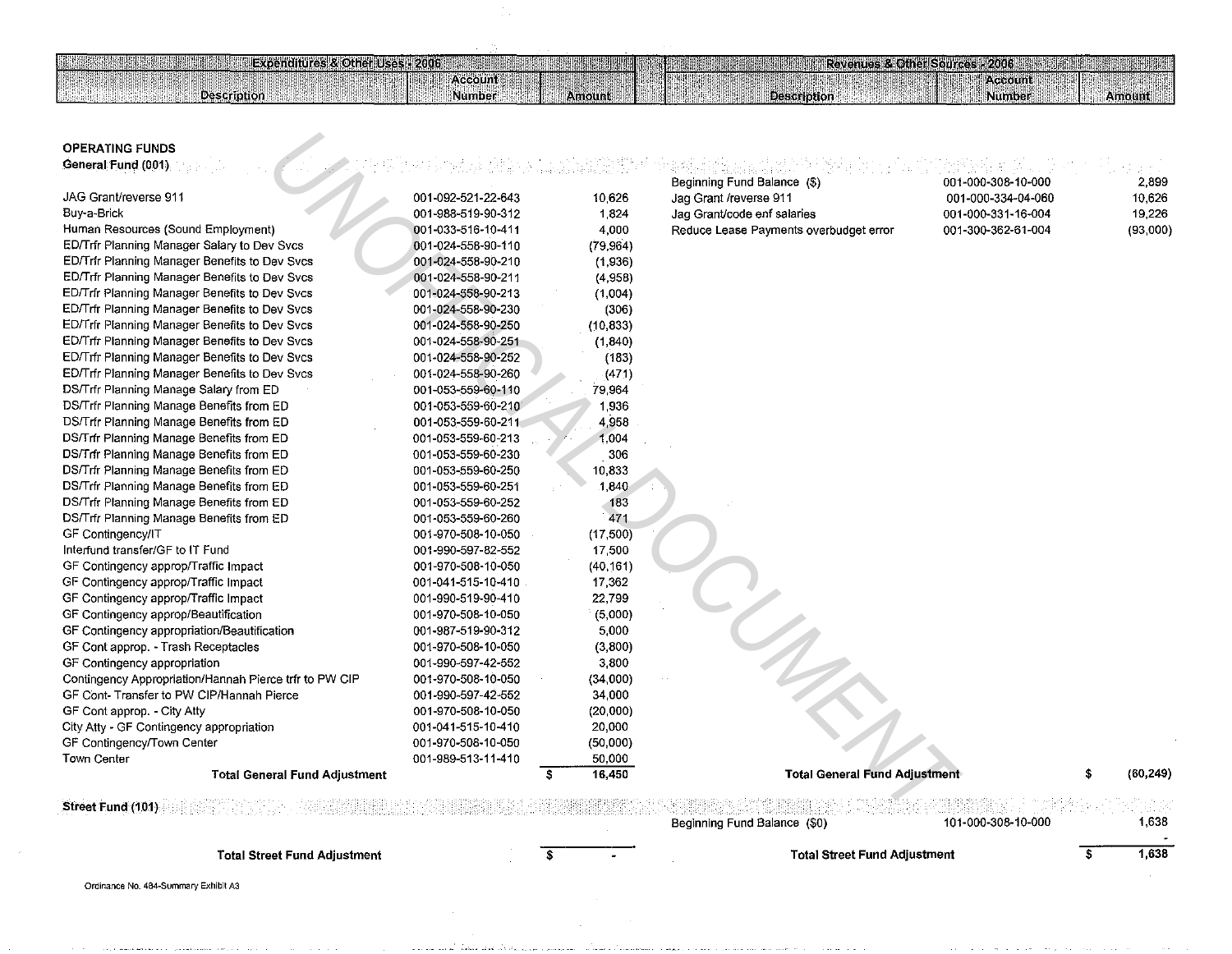| Arterial Street Fund (102)                                                             |                                          |                    | Beginning Fund Balance (\$)                         | 102-000-308-10-000 |           |
|----------------------------------------------------------------------------------------|------------------------------------------|--------------------|-----------------------------------------------------|--------------------|-----------|
| Real Estate Excise Tax Fund (103)                                                      |                                          |                    | Total Arterial Street Fund Adjustment               |                    | 0         |
| Contingency Appropriation/Hannah Pierce<br>Reet Cont- Transfer to PW CIP/Hannah Pierce | 103-000-508-10-000<br>103-000-597-40-552 | (15,000)<br>15,000 | Beginning Fund Balance (\$)                         | 103-000-308-10-000 | 0         |
| <b>Total Real Estate Excise Tax Fund Adjustment</b>                                    |                                          |                    | <b>Total Real Estate Excise Tax Fund Adjustment</b> |                    | 0         |
| Path & Trails Reserve Fund (120)                                                       |                                          |                    | Beginning Fund Balance (\$)                         | 120-000-308-10-000 | (0)       |
| Total Path & Trails Reserve Fund Adjustment                                            |                                          |                    | Total Path & Trails Reserve Fund Adjustment         |                    | (0)       |
| Surface Water Management Fund (140)                                                    |                                          |                    | Beginning Fund Balance (\$99,254)                   | 140-000-308-10-000 |           |
| <b>Total SWM Fund Adjustment</b>                                                       |                                          |                    | <b>Total SWM Fund Adjustment</b>                    |                    |           |
| <b>Strategic Reserve Fund (188)</b>                                                    |                                          |                    |                                                     |                    |           |
|                                                                                        |                                          |                    | Beginning Fund Balance (\$)                         | 188-000-308-10-000 |           |
|                                                                                        |                                          |                    |                                                     |                    |           |
| <b>Total Strategic Reserve Fund Adjustment</b>                                         |                                          |                    | Total Strategic Reserve Fund Adjustment             |                    |           |
| Debt Service Fund (201)                                                                |                                          |                    | Beginning Fund Balance (\$)                         | 201-000-308-10-000 |           |
| Total Debt Service Fund Adjustment                                                     |                                          |                    | <b>Total Debt Service Fund Adjustment</b>           |                    |           |
| TOTAL OPERATING FUNDS                                                                  |                                          | 16.450             | TOTAL OPERATING FUNDS                               |                    | (58, 611) |
| CAPITAL IMPROVEMENT PROJECT (CIP) FUNDS.<br>Parks CIP Fund (301)                       |                                          |                    | Beginning Fund Balance (\$)                         | 301-000-308-10-000 |           |
| Reduce Contingency                                                                     | 301-000-508-10-050                       | (10,000)           |                                                     |                    |           |
| Cirque Park/Transfer from contingency<br><b>Total Parks CIP Fund Adjustment</b>        | 301-105-594-76-650                       | 10,000             | <b>Total Parks CIP Fund Adjustment</b>              |                    | O.        |
|                                                                                        |                                          |                    |                                                     |                    |           |

 $\sim 10^6$ 

 $\sim$ 

 $\sim 10^{-1}$ 

 $\mathcal{L}(\mathcal{A})$  and  $\mathcal{L}(\mathcal{A})$  . The set of  $\mathcal{L}(\mathcal{A})$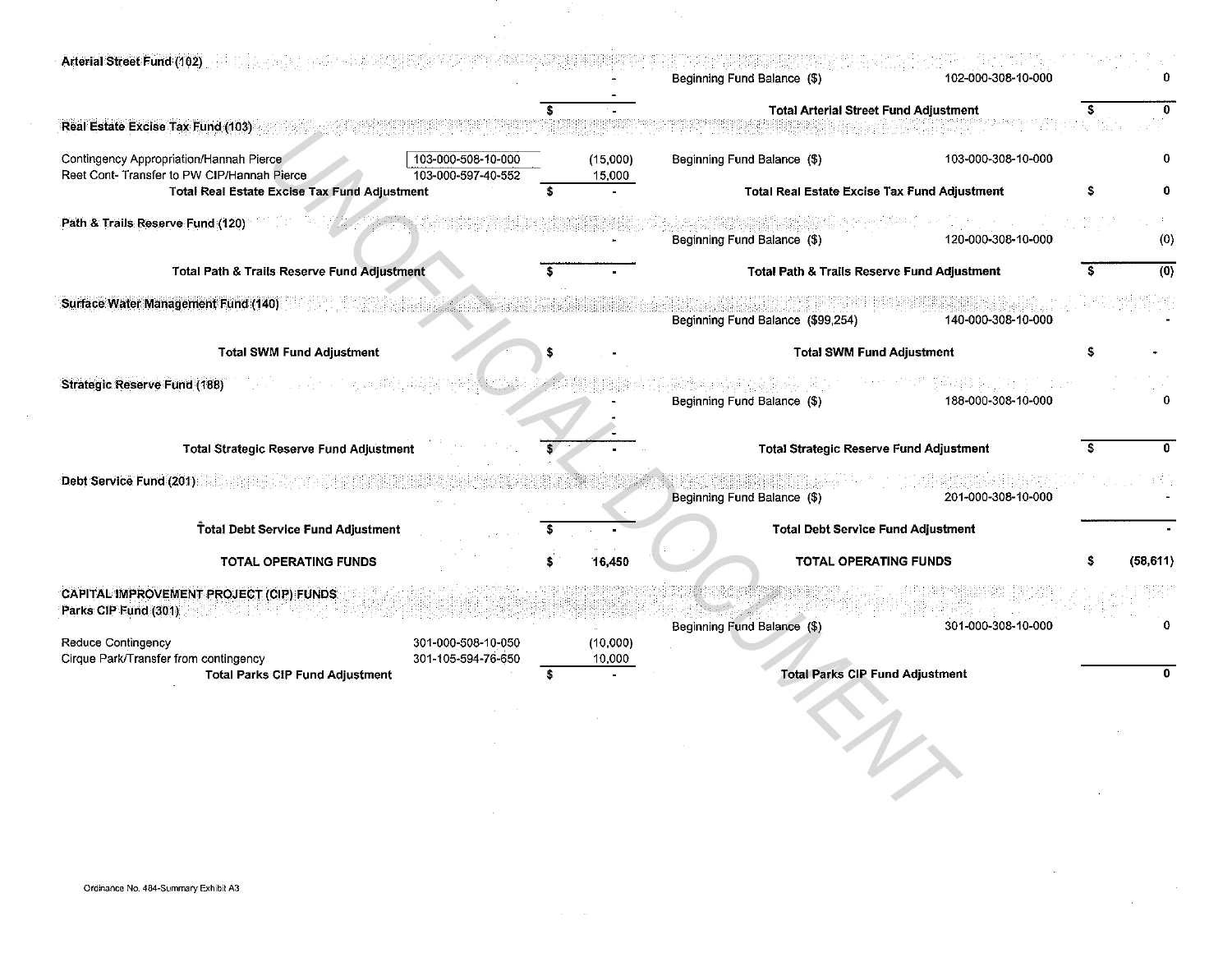| Public Works CIP Fund (302)                                                      |                    |                    |                                                        | 302-000-308-10-000 |               |
|----------------------------------------------------------------------------------|--------------------|--------------------|--------------------------------------------------------|--------------------|---------------|
| Drexler/UP For Art cont. - East Road                                             | 302-139-595-30-650 | 10,000             | Beginning Fund Balance (\$)<br><b>UP For ART</b>       | 302-000-369-90-000 | 10,000        |
| Alameda Ave Extension - to East Road                                             | 302-132-595-30-650 | (20,000)           | <b>PWTFL-TC</b>                                        | 302-163-391-80-000 | (235, 941)    |
| City-wide Arterial Street Lighting - to Hannah Pierce                            | 302-106-595-30-650 | (15,000)           | Fed Transit Grant                                      | 302-174-331-20-000 | (3,250,000)   |
| East Road (Drexler)                                                              | 302-139-595-30-650 | 20,000             | Fed Highway Grant                                      | 302-175-331-20-000 | (2,800,000)   |
| Hannah Pierce - from CW Art Street Light                                         | 302-177-595-30-650 |                    |                                                        |                    | 15,000        |
| Hannah Pierce - from Reet Cont.                                                  |                    | 15,000<br>15,000   | Reet Cont. Approp - Trir in (drexler)                  | 302-000-397-10-005 | 34,000        |
| Hannah Pierce - From Neighborhood CIP                                            | 302-177-595-30-650 |                    | GF Cont Approp - Trfr                                  | 302-000-397-10-001 | 3,800         |
|                                                                                  | 302-177-595-30-650 | 20,000             | GF Cont Approp - Trfr                                  | 302-000-397-10-001 |               |
| Hannah Pierce - from GF CIP                                                      | 302-177-595-30-650 | 34 000             |                                                        |                    |               |
| Correct account code/should be 302-178<br>Correct account code/should be 302-178 | 302-179-595-30-650 | (255, 391)         |                                                        |                    |               |
|                                                                                  | 302-178-595-30-650 | 255,391            |                                                        |                    |               |
| Neighborhood CIP - trfr to Hannah Pierce                                         | 302-178-595-30-650 | (20,000)           |                                                        |                    |               |
| NCIP/Trash Receptacles                                                           | 302-178-595-30-650 | 3,800              |                                                        |                    |               |
| Town Center                                                                      | 302-163-558-10-650 | 773,000            |                                                        |                    |               |
| Town Center LOC                                                                  | 302-163-594-95-610 | (1,569.806)        |                                                        |                    |               |
| Federal Transit Admin. Grant                                                     | 302-174-595-30-650 | (2,900,000)        |                                                        |                    |               |
| Federal Highway Admin. Grant                                                     | 302-175-595-65-650 | (2,595,000)        |                                                        |                    |               |
| Morrison Pond - From Leach Crk/SWM                                               | 302-126-595-30-650 | 98 915             |                                                        |                    |               |
| Leach Creek - to Morrison                                                        | 302-162-531-90-650 | (30,000)           |                                                        |                    |               |
| SWM - Drainage for CIP - to Morrison                                             | 302-173-595-30-650 | (68, 915)          |                                                        |                    |               |
| CIP Personnel                                                                    | 302-167-595-40-110 | з                  |                                                        |                    |               |
| <b>Total Public Works CIP Fund Adjustment</b>                                    |                    | (6, 229, 003)      | <b>Total Public Works CIP Fund Adjustment</b>          |                    | (6, 223, 138) |
| <b>Municipal Facilities Fund (303)</b>                                           |                    |                    | Beginning Fund Balance (\$0)                           | 303-000-308-10-000 |               |
| <b>Total Municipal Facilities Fund Adjustment</b>                                |                    |                    | <b>Total Municipal Facilities Fund Adjustment</b>      |                    |               |
| TOTAL CAPITAL IMPROVEMENT FUNDS                                                  |                    | (6, 229, 003)<br>s | TOTAL CAPITAL IMPROVEMENT FUNDS                        |                    | (6, 223, 138) |
| <b>INTERNAL SERVICE FUNDS</b><br>Fleet & Equipment Replacement Fund (501)        |                    |                    |                                                        |                    |               |
|                                                                                  |                    |                    | Beginning Fund Balance (\$)                            | 501-000-308-10-000 | 24 3 65       |
| Total Fleet & Equip Replace Fund Adjustment                                      |                    |                    | <b>Total Fleet &amp; Equip Replace Fund Adjustment</b> |                    | 24,365        |
| Information Technology & Services Fund (502)                                     |                    |                    |                                                        |                    |               |
|                                                                                  |                    |                    | Beginning Fund Balance (\$)                            | 502-000-308-10-000 | 8.611         |
| Laptop/PW Superintendent                                                         | 502-035-518-88-642 | 1.743              | GF Transfer                                            | 502-000-397-10-000 | 17,500        |
| Copier/PW Shop                                                                   | 502-035-518-88-642 | 11,914             |                                                        |                    |               |
| Salary increase/JM payout                                                        | 502-035-518-88-110 | 3843               |                                                        |                    |               |
| <b>Total ITS Fund Adjustment</b>                                                 |                    | 17,500             | <b>Total ITS Fund Adjustment</b>                       |                    | 26,111        |
|                                                                                  |                    |                    |                                                        |                    |               |
| Risk Management Fund (506)                                                       |                    |                    | Beginning Fund Balance (\$)                            | 506-000-308-10-000 |               |
| <b>Total Risk Mgmt Fund Adjustment</b>                                           |                    | s                  | <b>Total Risk Mgmt Fund Adjustment</b>                 |                    |               |
| <b>TOTAL INTERNAL SERVICE FUNDS</b>                                              |                    | 17,500<br>s        | TOTAL INTERNAL SERVICE FUNDS                           |                    | 50,476        |
|                                                                                  |                    |                    |                                                        |                    |               |

 $\label{eq:2.1} \begin{split} \mathcal{L}_{\text{max}}(\mathbf{r},\mathbf{r}) = \mathcal{L}_{\text{max}}(\mathbf{r},\mathbf{r}) \mathcal{L}_{\text{max}}(\mathbf{r},\mathbf{r}) = \mathcal{L}_{\text{max}}(\mathbf{r},\mathbf{r}) \mathcal{L}_{\text{max}}(\mathbf{r},\mathbf{r}) \mathcal{L}_{\text{max}}(\mathbf{r},\mathbf{r}) \mathcal{L}_{\text{max}}(\mathbf{r},\mathbf{r},\mathbf{r}) \mathcal{L}_{\text{max}}(\mathbf{r},\mathbf{r},\mathbf{r},\mathbf{r}) \math$ 

Ordinance No. 484-Summary Exhibit A3